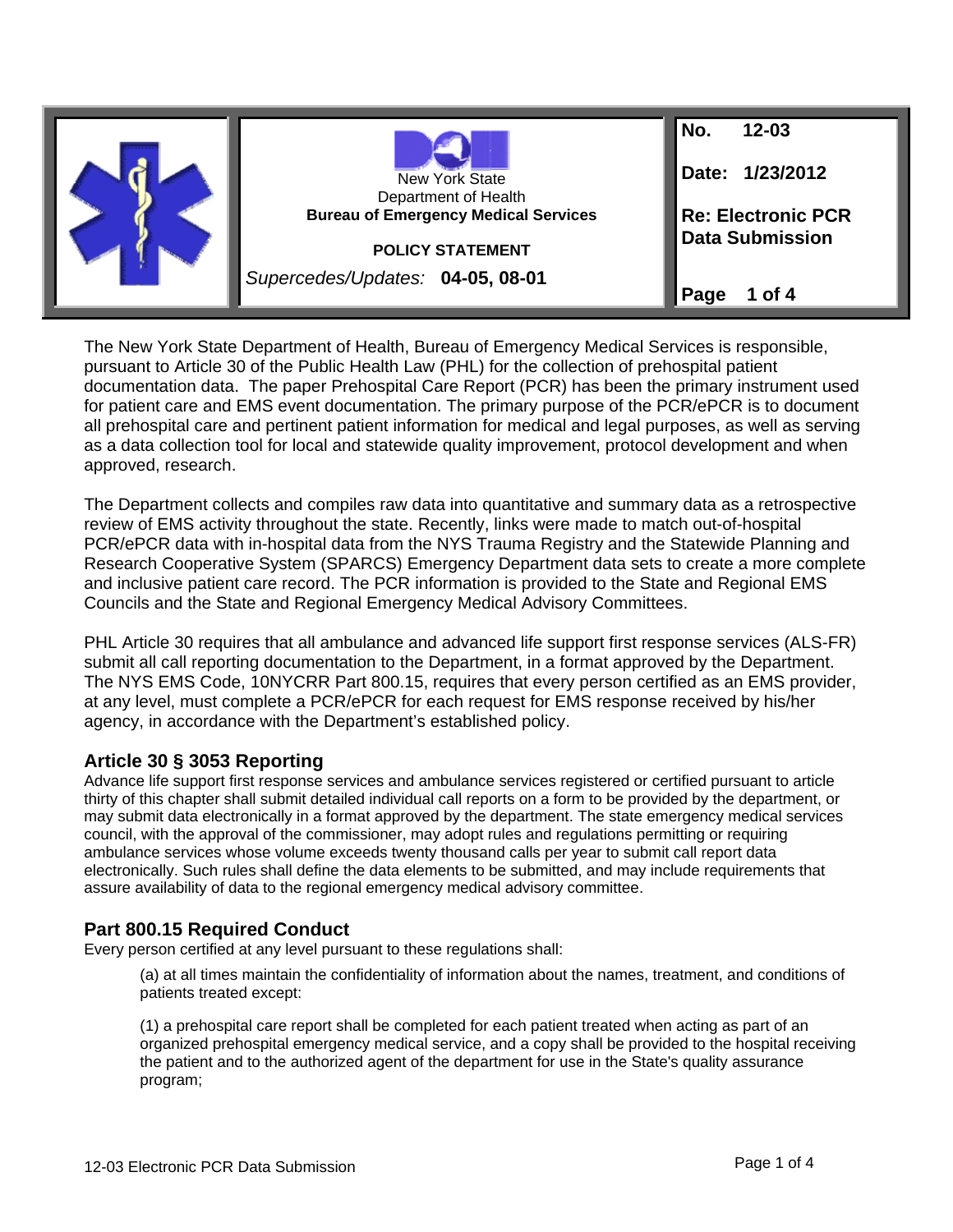As more regions and EMS agencies look toward the implementation of an electronic patient documentation platform, it is the Department's intention to continue to collect patient care data through regionally based systems and/or through the State EMS Bridge.

# **The National EMS Information System (NEMSIS)**

NEMSIS is a national effort to standardize the prehospital data collected by EMS agencies. NEMSIS is the national repository that will be used to potentially store EMS data from every state in the nation. Since the 1970s, the need for EMS information systems and databases has been well established, and many statewide data systems have been created. However, these EMS systems vary in their ability to collect patient and systems data and allow analysis at a local, state, and national level.

For this reason, the NEMSIS project was developed to help states collect more standardized elements and eventually submit the data to a national EMS database.

# **Electronic Data Submission in New York State**

As the federal government continues coordinating the national EMS data set, called National EMS Information System (NEMSIS), New York State has updated its method for collecting the prehospital patient care data. In consultation with the NYS EMS Council, the Department has published a NEMSIS compliant data dictionary. The additional information will provide a vast new look at the EMS picture in NYS and allow for an improved evaluation of the system at the local, regional and state levels. The New York State EMS Data Dictionary is available at the following URL:

### **[http://www.health.ny.gov/nysdoh/ems/electronic\\_data\\_submission.htm](http://www.health.ny.gov/nysdoh/ems/electronic_data_submission.htm)**

## **Policy**

The Department works with Regional EMS Councils, ambulance and first response services in an effort to facilitate the submission of the required data elements through an electronic medium. *In an effort to insure an acceptable format, prior to implementing an electronic data collection product for the submission of ePCR data, the EMS agency MUST RECEIVE WRITTEN APPROVAL FROM THE DEPARTMENT and the applicable Regional EMS Council(s)*. This policy statement is intended to define the criteria necessary for an EMS Agency to convert its paper PCR system to the electronic submission of patient care report data.

#### **In order to be considered for approval by the Department to submit PCR data electronically, EMS agencies MUST adhere to all of the following**:

- 1. Be in compliance with all applicable sections of Article 30 and Part 800.
- 2. Be submitting paper PCRs to the Regional Program Agency on a routine and on-going basis.
- 3. Contact the Department, in writing, to determine electronic reporting requirements and request approval for electronic submission.
- 4. For EMS services that receive one-time, start up funding (i.e., grant funds) to purchase ePCR software/hardware, the written request for approval **will need to include a plan of funding sustainability of the software/hardware after the initial funding stream has been depleted**.
- 5. If the software being considered for purchase is not currently mapped and submitting to the NY state data repository, testing of the data compliance must occur to insure proper format and electronic transmission to the satisfaction of the Department and the Regional Program Agency.
- 6. Submit PCR data to the Department in the specified data file format at predetermined and scheduled intervals.
- 7. Receive approval from the appropriate Regional Emergency Medical Services Council(s) (REMSCO) and Regional Emergency Medical Advisory Committee(s) (REMAC) in writing.
- 8. All EMS services must submit the standard NYS data file to the Regional Program Agency in a compatible format on a regular and routine schedule determined by the program agency.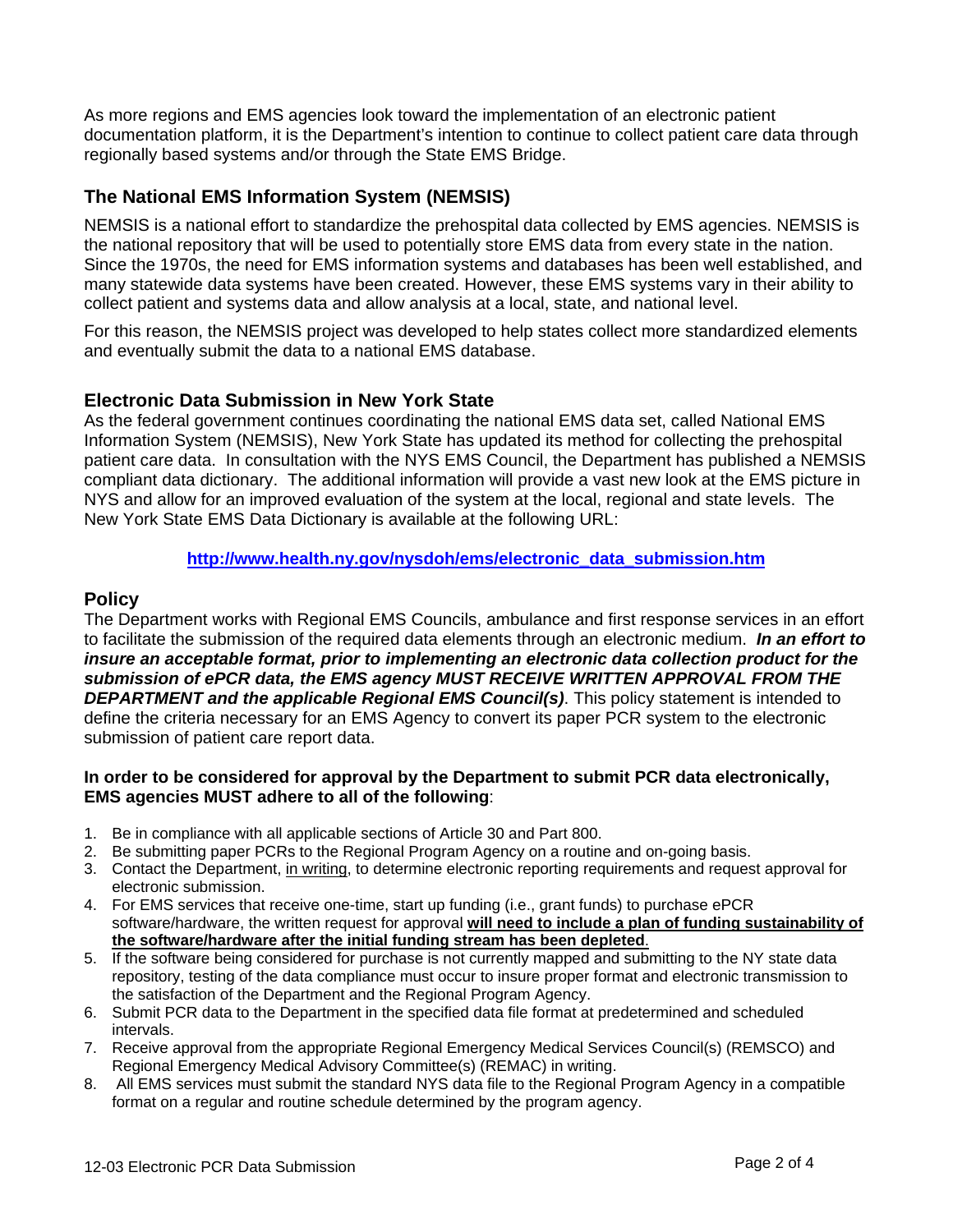- 9. Apply for, and receive an account with the Department's Health Commerce System (HCS). This may be done with assistance from the Regional Program Agency.
- 10. If any changes or interruptions are made to the electronic patient record system that may affect data submission, the EMS service must notify the Department, in writing, ten (10) business days in advance of implementation. It is the Department's expectation that once a service converts to an electronic data collection (ePCR) system, that service will maintain the electronic system and **NOT** revert back to a paperbased system.

## **Additional Requirements**

EMS agencies considering the submittal of patient care data through an electronic medium are also required to maintain records in accordance with established policies, laws and regulations. This must include, but may not be limited to:

- Strict written confidentiality policies, including a written statement, addressing the electronic transmission, storage and security.
- Be in compliance with the Federal Regulations pertaining to the transfer of electronic patient information and HIPPA.
- Use an electronic data collection product that meets or exceeds the National EMS Information System (NEMSIS) data set and includes minimum statewide required data fields.
- Records retention policies which must include, but not be limited to:
	- If maintaining original records, they must be secured and available for retrieval within 24 hours of request.
	- Patient records may be stored electronically, however a hardcopy of the like image must be readily available upon appropriate request.
	- Federal Law (HIPPA) requires that medical records be retained for **six years (6)**. If the call involves the treatment of persons under age 18, the PCR must be retained for three years after the child reaches age 18.
- Records must be made available for review by the Department upon request as required by regulation.
- Provide the REMAC or its designee, with additional data elements as requested for use with quality improvement programs, specific studies or approved research projects.
- The maintenance of patient records in a readable format and be capable, upon request by patient or designee, of providing the patient record.
- The patient records have to be provided to the receiving hospital at the time the patient care is transferred or a predetermined written plan with the hospital must be in place.
- EMS services are required to leave a paper copy or transfer the electronic PCR information to the hospital prior to the EMS service leaving the hospital. This document must minimally include, patient demographics, presenting problem, assessment findings, vital signs, and treatment rendered.
- Failure to leave patient information with the emergency department upon the delivery of the patient may compromise medical treatment and interrupt the continuity of patient care.
- All electronic patient records should be completed and closed prior to the end of the shift during which the patient was treated. There should be no access to patient records on personally owned computers. Agencies should have policies restricting the use of personally owned computers for completing ePCRs.

### **Other Important Considerations**

There are many details surrounding electronic patient record systems. It is the Department's expectation that every EMS agency choosing to implement an electronic patient documentation system will carefully examine these details and while this list may not be comprehensive, consider the following issues:

- Understand and adhere to the applicable HIPAA regulations.
- Have an appropriate secure method of data transmission.